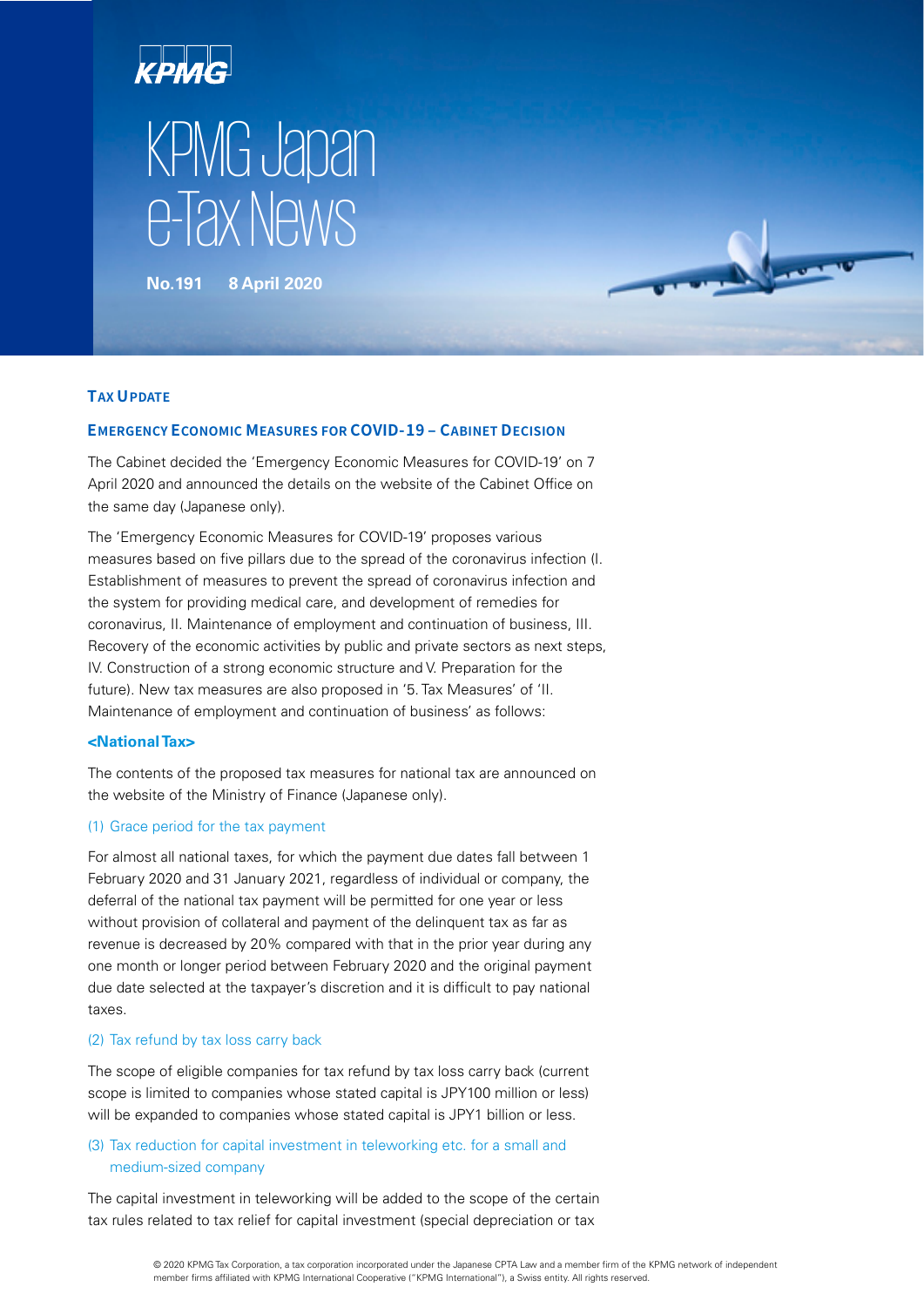

credits) for a small and medium-sized company.

(4) Application of the donation deduction to a person who gives up a refund right to claim the admission fee due to the cancelation of the culture, art or sports events

Where the audiences etc. give up their refund right to claim the admission fee of a culture, art or sports event, the admission fee will be subject to the donation deduction (income deduction or tax credits).

## (5) Flexibility of the application for the special deduction for housing loans

The flexible treatment about requirements of the application of certain kinds of special deduction for housing loans (the special deduction for housing loans which is introduced to reduce the increase of the tax burden due to the increase in the consumption tax rate and the special deduction for housing loans for a used house) will be allowed.

#### (6) Special rules for selection of taxable company status for consumption tax

Where sales for any discretionarily selected one month or longer period between 1 February 2020 and 31 January 2021 are decreased significantly (by 50% or more compared with that in prior year), the selection (or cancellation) of the taxable company status for consumption tax after the start of a taxable period will be permitted.

## (7) Tax exemption of stamp duty on a contract for a special loan

The stamp duty on a special loan contract between public or private financial institutions and companies, whose business is affected by the coronavirus, will be exempt.

## **<Local Tax>**

The contents of the proposed tax measures for local tax are announced on the website of the Ministry of Internal Affairs and Communications (Japanese only).

## (1) Grace period for the tax collection

The deferral of local tax collection will be permitted for one year or less without provision of collateral and payment of the delinquent tax under certain conditions.

# (2) Reduction of property tax imposed on depreciable assets and houses for business owned by a small and medium-sized company etc.

The taxable basis of property tax for depreciable assets and houses for business owned by a small and medium-sized company etc. will be reduced to one-half or zero for 2021.

Other than the above, expansion and extension of the special measures of property tax for the realization of productivity improvements and application of the donation deduction for local inhabitant tax to the person who gave up refund rights to claim the admission fee due to the cancelation of the events etc. will be provided.